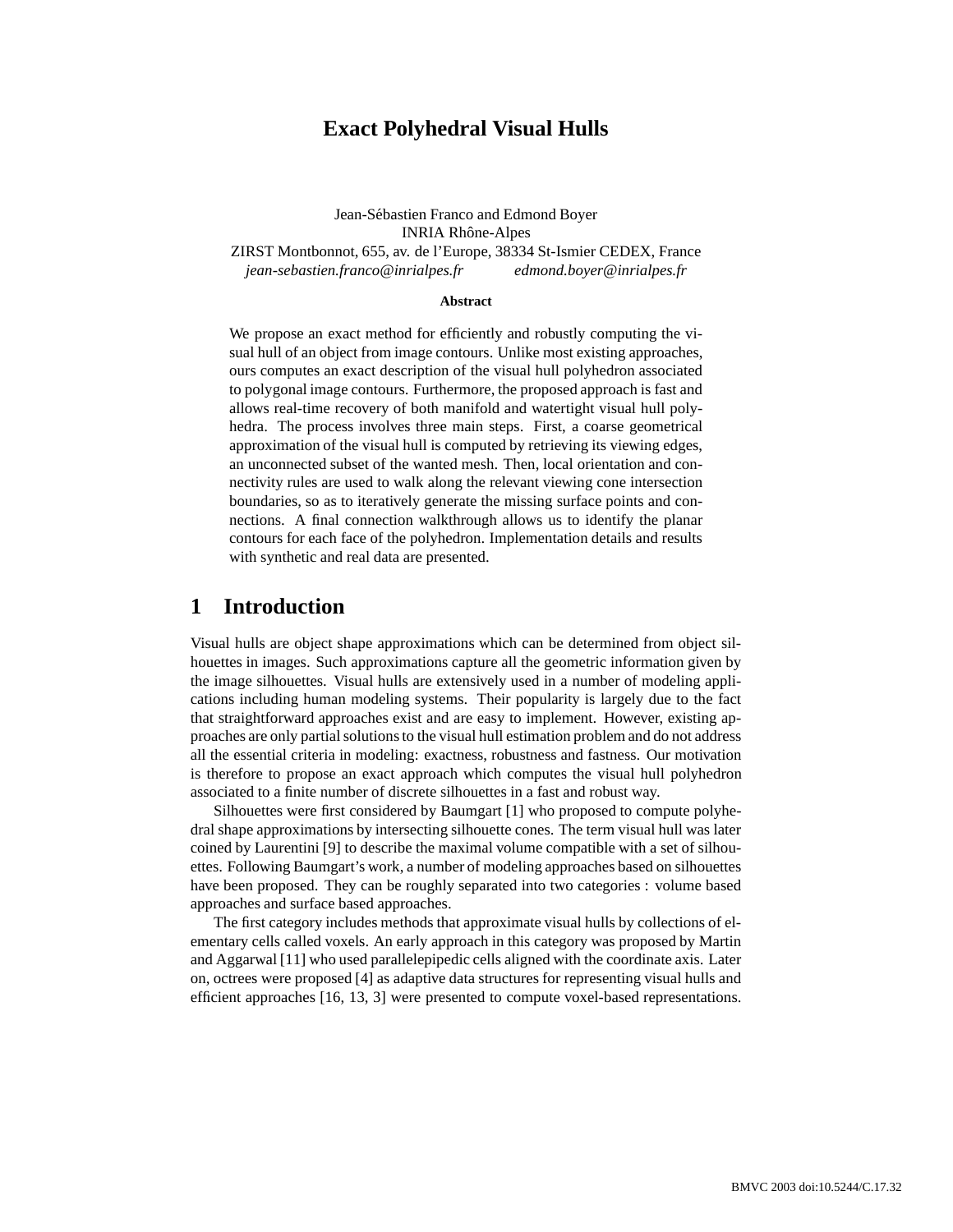See [14] and [7] for reviews on volume based modeling approaches. All these approaches are based on regular voxel grids and can handle objects with complex topologies. However, the space discretizations used lead to approximations only, with a poor precision to complexity trade-off.

As shown in [10], the visual hull surface is a projective topological polyhedron made of curve edges and faces connecting them. In the case of piecewise-linear image contours, it becomes a regular polyhedron. The second category of approaches estimates elements of this polyhedron by intersecting silhouette cones. This includes several works which focus on individual points reconstructed using local second order surface approximations, see [5] for a review. Approaches have also been proposed to compute surface patches[15], or individual strips [12] of the visual hull. In the latter work, the computed strips are exact parts of the visual hull, however the approach duplicates cone intersection operations and requires an additional step to connect these different parts, with no topological guarantee. We will show in this paper that the complete visual hull polyhedron can be recovered as a whole with a reduced number of operations. Most of the mentioned surface based approaches suffer from numerical instabilities around frontier points as identified in [10]. Consequently, they often lead to surface models which are incomplete or corrupted, in particular when considering objects with complex topologies.

The method that we propose follows recent work [2] which separates the visual hull computation into two steps. A first step computes viewing edges of the visual hull and a second approximates its faces through a Delaunay triangulation. Our approach improves this scheme to produce, with less time complexity, the exact polyhedron that is silhouette consistent. To this aim, we replace the second step mentioned above with an algorithm which straightforwardly recovers mesh connectivity. Our main contribution with respect to all the mentioned approaches is to provide an algorithm which is exact given polygonal silhouettes and low in time complexity.

The paper is organized as follows. Section 2 introduces definitions and describes how viewing edges are computed. Section 3 discusses the local polyhedron orientation properties relevant to our task. Section 4 describes how these properties are used to follow the cone intersections and generate the visual hull mesh. Section 5 presents our results and future work.

# **2 Preliminaries**

### **2.1 Definitions**

Assume that a scene, composed of several objects, is observed by a set of pinhole cameras. The objects' surfaces are supposed to be orientable closed surfaces, smooth or polyhedral with possibly non-zero genus. *Rims* are locus of points, on the object surface, where viewing rays are tangent to the surface. Rims project onto image curves, called the *occluding contours* [11], which border the object silhouettes in the image plane. Occluding contours are oriented in the images. Their orientation is such that the object silhouette lies on the left of the oriented contour. Hence, exterior contours are oriented counterclockwise and interior contours are oriented clockwise. We will call the *inside region* of an occluding contour the closed region of the image plane delimited by the contour and containing the silhouette, and we will call the *outside region* its complement in the image plane. Note that in the following, we will consider that occluding contours are polygonal contours.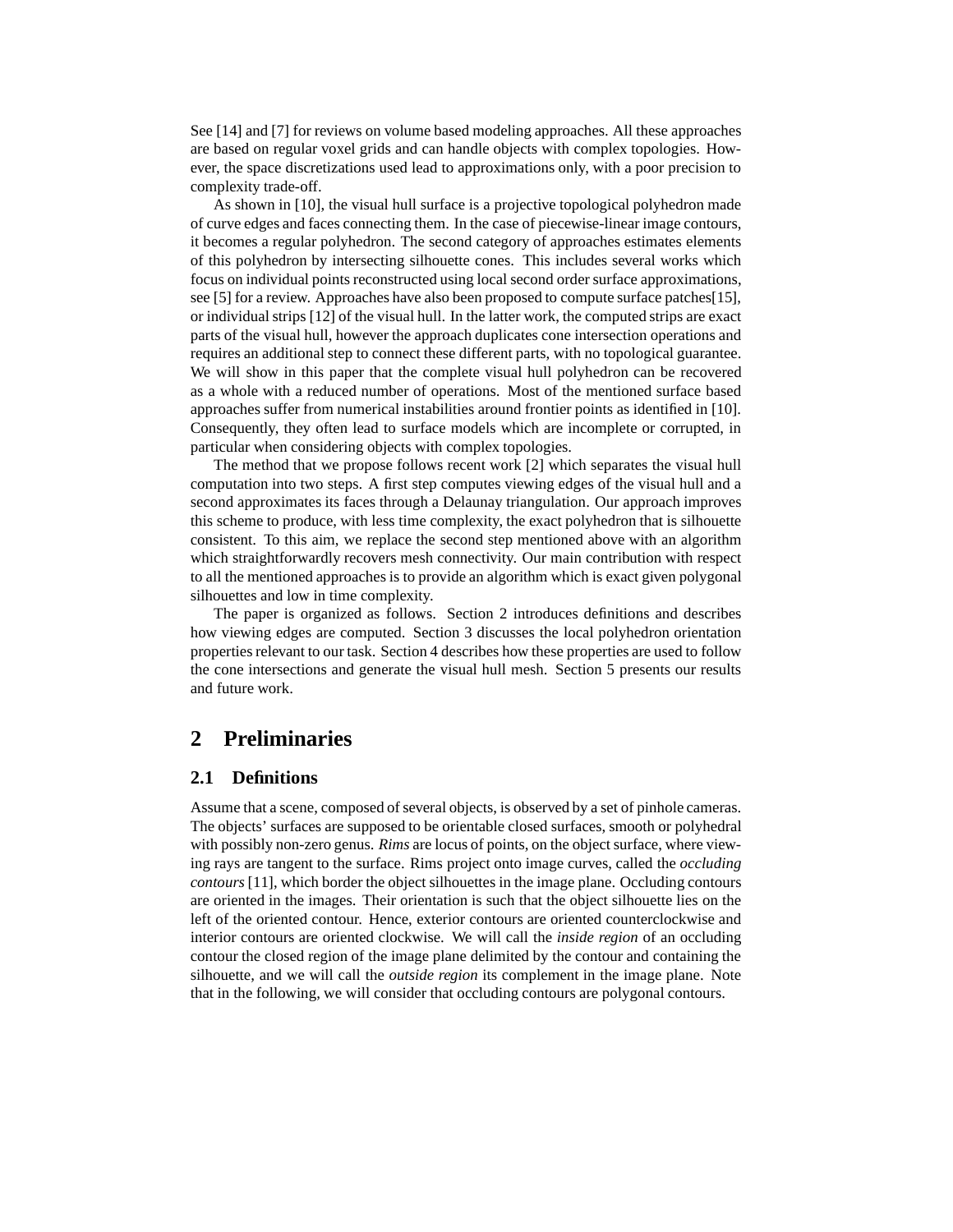A *viewing cone* is a generalized cone in  $\mathbb{R}^3$  whose apex is the image center and whose base is the inside region of an occluding contour. More formally, the *viewing cone V* associated with the occluding contour *O* is the closure of the set of rays passing through points inside *O* and through the camera center. *V* is thus tangent to the corresponding object surface along the rim that projects onto *O*. According to the orientation of *O*, exterior or interior, the viewing cone *V* is an acute or obtuse cone of  $\mathbb{R}^3$  respectively. Viewing cone boundaries intersect along space curves which do not lie on the surface, except at *frontier points* where rims intersect. Note that in the case of polyhedral surfaces, frontier points are not necessarily isolated points and can form frontier edges.

We assume that using some standard background subtraction pre-process, images are transformed into sets of silhouettes which are themselves sets of polygonal contours. Recall the topological nature of the *visual hull* [10], a projective structure, with *frontier points* where rims intersect; *triple points* where three cones intersect; *cone intersection curves*; and *strips* corresponding to possibly unconnected contour contributions to the visual hull surface. Visual hulls are usually defined as the intersection of the viewing cones associated to all image contours, however such an intersection must be performed in full consistency with the silhouette information. To this purpose, two definitions of the visual hull *VH* can actually be considered [2]:

$$
VH = \bigcap_{\text{Images}} (\bigcup_{\text{Silhouettes}} (\bigcap_{\text{Contours}} V)), \tag{1}
$$

or: *VH*

$$
H^{c} = \bigcup_{\text{Images}} (\bigcap_{\text{Silhouettes}} (\bigcup_{\text{Contours}} D \setminus V)), \tag{2}
$$

where  $VH^c$  is the visual hull complement in  $\mathbb{R}^3$ , *D* is the image visibility domain in  $\mathbb{R}^3$ and  $D \setminus V$  is the complement of  $V$  relative to this domain. Considering the visual hull or its complement is equivalent since the surface of interest borders both regions. The visual hull complement is in fact what is implicitly considered when carving voxels with volumetric methods. The first definition above is equivalent to the set of points in  $\mathbb{R}^3$ that project inside one silhouette in every image while the second limits the projection constraint to the images where the points are visible. They differ by the fact that objects under consideration should be seen in every image with the first definition but not necessarily with the second. Both definitions may add independent virtual objects that do not appear in the original scene, but another difference is that the second definition may add more virtual objects as a consequence of the projection constraint relaxation. Note that polygonal contours such as those we take as input induce a polyhedral visual hull. Our algorithm computes exactly this polyhedron, which we will later refer to as being the *exact visual hull* in the context of piecewise linear silhouettes.

#### **2.2 Computing viewing edges**

*Viewing edges* are intervals along viewing lines. They correspond to viewing lines contributions to the visual hull surface and are thus associated to image points on occluding contours. We use this as the input of the second step in our algorithm. There are several advantages in doing so: computing such a set of edges has proven to be fast, simple and well-defined, and has already been used in different reconstruction applications [12, 2, 3]. Also, since edges computed by this method are already part of the visual hull polyhedron,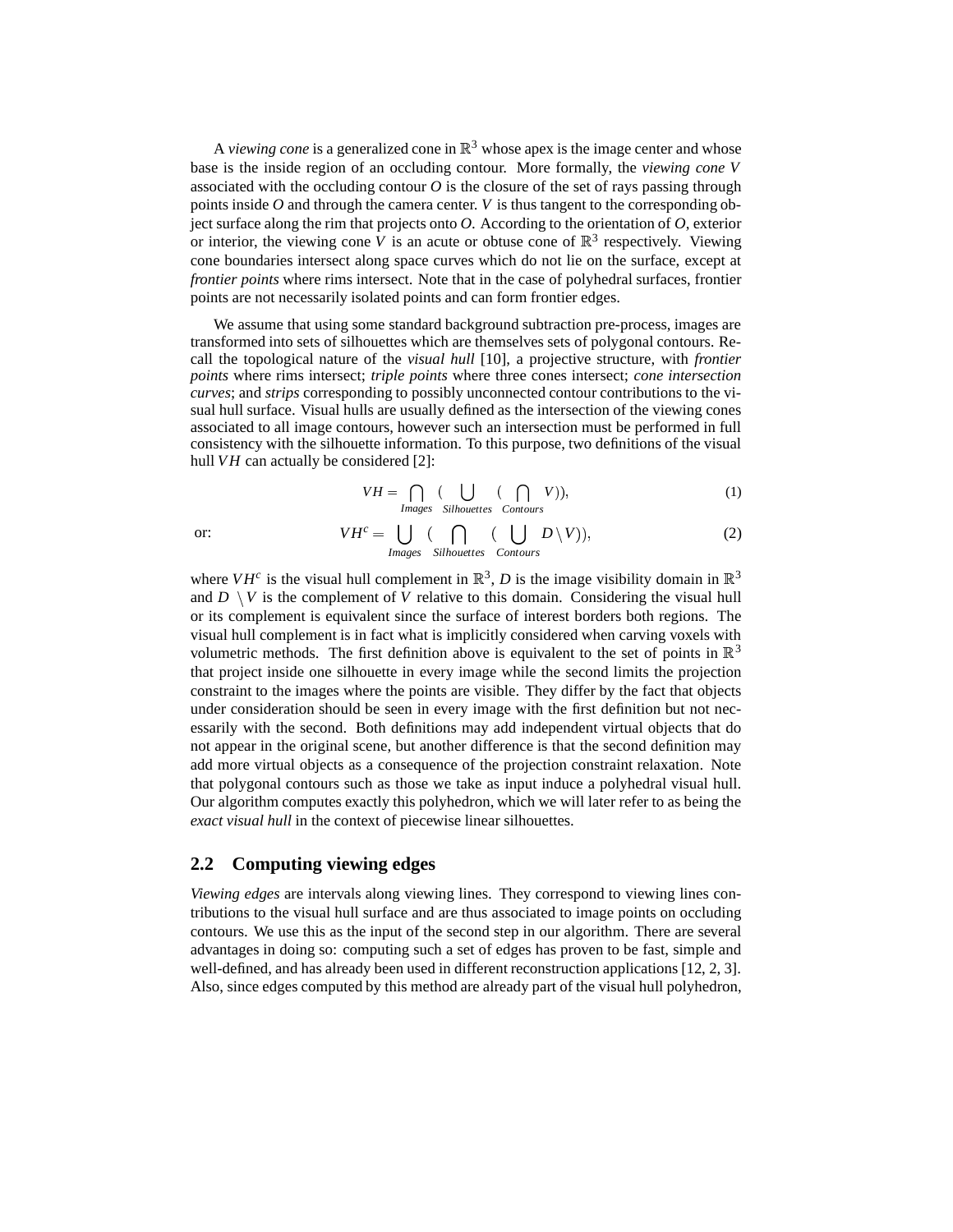it is a greedy initialization step. We recall in this section how to compute them efficiently given polygonal occluding contours.

For each occluding contours vertices in each image, we can compute its viewing line. The viewing edges associated to this viewing line are then defined by the intervals of points which satisfy any of the definitions introduced in 2.1. These intervals can be determined iteratively, using intersections with the silhouettes in every other image. At each iteration, intervals are updated according to their intersections with contributions from new contours or images. Such operation can be easily achieved in 2D by means of the epipolar geometry as shown in fig. 1. Importantly, for each generated intersections, we choose to record what edges in the images generated each intersection.



Figure 1: Viewing edges (in bold) along the viewing line. Epipolar line angles can be used to accelerate the search for the image segments intersecting the epipolar line.

Intervals along the viewing line are updated according to definition 1 or 2. A direct application of these definitions may not be straightforward since it requires contours to be grouped according to the silhouettes they belong to. A simpler solution takes advantage of the fact that interior contour contributions are unbounded along the viewing line. Thus, the union of an interior contour contribution with those of any disjoint exterior contour is equivalent to the identity for the former contribution. Following this principle, expressions 1 and 2 become:

$$
VH = \bigcap_{\text{Images}} \left[ (\bigcup_{\text{Exteriors}} V) \bigcap (\bigcap_{\text{Interiors}} V) \right],
$$
 (3)

and: *VH*

$$
VH^c = \bigcup_{\text{Images}} \left[ (\bigcap_{\text{Exteriors}} D \setminus V) \bigcup (\bigcup_{\text{Interiors}} D \setminus V) \right],
$$
 (4)

which require the contour orientations only. Note that in real situations, viewing cones are not necessarily tangent and hence, not all contour vertices give birth to viewing edges. The viewing edges computed during this initialization step form the initial seed for the subsequent steps in the algorithm.

#### **2.3 Algorithm outline**

The algorithm we propose consists in three main steps. The first step is to compute the viewing edges as explained above. However, this initial representation is incomplete. Typically, triple points, where three viewing cones intersect, project on each image contour at a point which is not necessarily one of the initial image contour vertices considered for viewing edge computation. As such, they are not part of the initial viewing edge vertices and need to be computed. Thus the goal of the second step is to recover all missing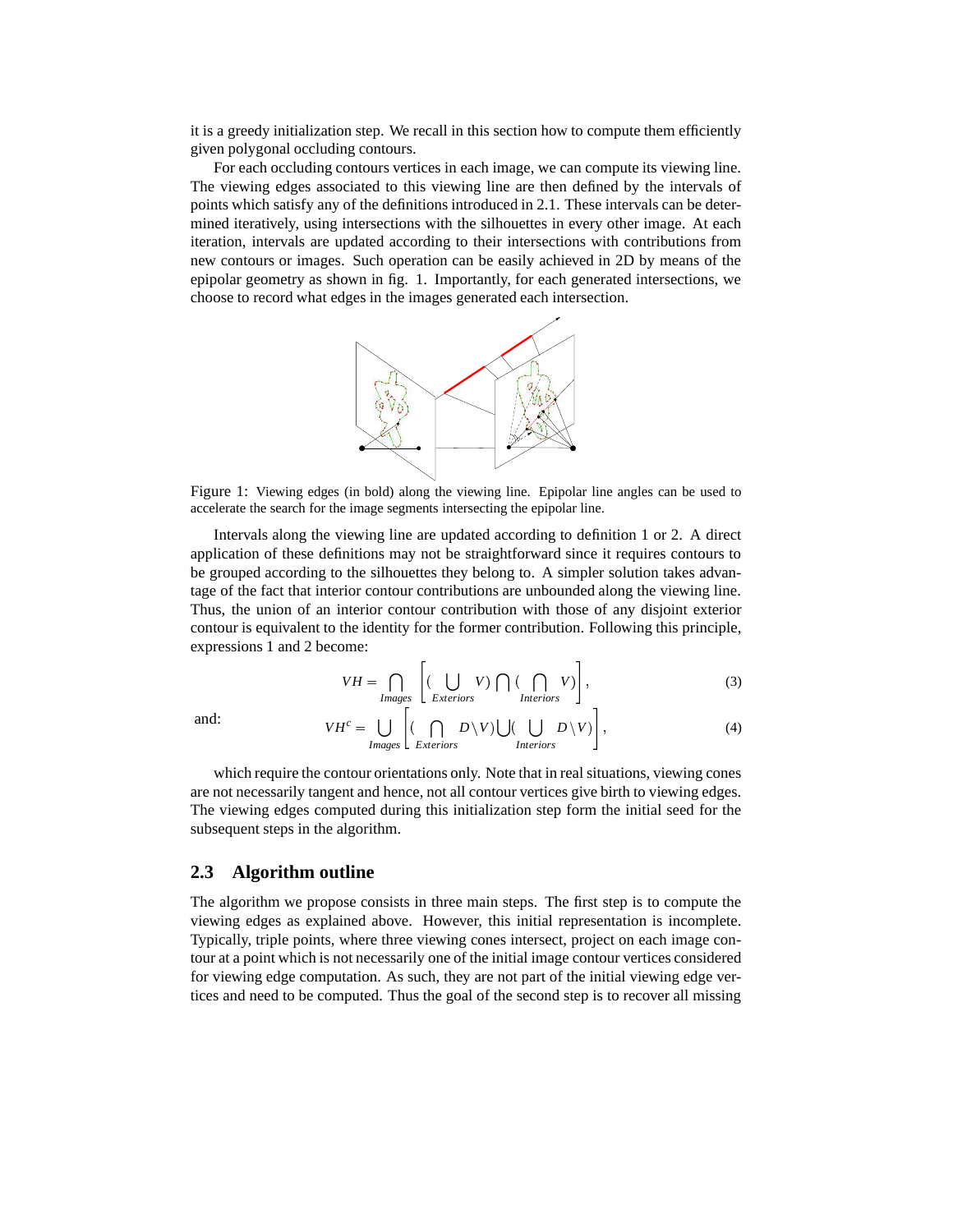vertices and connections, so as to construct the complete oriented mesh describing the polyhedron. We have devised a scheme for following the cone intersection boundaries on the surface, using the geometry and orientation properties of the image contours discussed in section 3. With such properties, we can identify where connections are missing, and in what local direction to look for the next intersection boundary vertices. We can therefore iteratively generate the missing triple points, by detecting intersections with viewing cones, as described in section 4. As a third and final step, explained in section 4.3, the algorithm walks through the previously generated edge graph to identify each face.

# **3 Recovering the Local Orientation**

### **3.1 Strip Orientation**

The viewing edges we computed as a first step are a discrete representation of the visual hull strips (fig. 2a). We will not attempt to explicitly reconstruct frontier points or recover any topological features specific to theoretical visual hulls, as they do not extend to real visual hull surfaces as defined in section 2.1: because of inherently noisy calibrations and discretization steps, the perfect cone tangency that occurs at frontier points for theoretical visual hulls is lost. Note however that there still are regions of very close tangency, where both topology and orientation between strips may be complex and unstable.



Figure 2: (a) Visual Hull of a sphere from 4 views as generated by our algorithm. Notice the strip structure and viewing edges, in light color. Symptoms of lost cone tangency: indicated strip covers all others, in a region where there should have been frontier points. (b) Visual hull of a torus from 4 images. Notice the branching of the indicated strip. (c) The relationship between vertex *V*'s orientation (the ordering of pairs  $(E_i, T_i)$  around it) and orientation (left and right) of edges leaving from *V* on the visual hull polyhedron. Note that vertices are trivalent in the degenerate case, being the intersection of three planes.

Strips can have bifurcations (fig. 2b), and more generally can have several components, as soon as there are images with distinct silhouettes or hyperbolic contour portions. Nevertheless, each viewing edge we computed can be oriented with respect to the image it was backprojected from. We know that outer contours are oriented counter-clockwise and inner contours clockwise (see 2). For any contour vertex  $q$  in a given image, there are two edges  $e_1$  and  $e_2$  incident to  $q$ , respectively preceding and succeeding  $q$  according to the contour orientation. Note that any vertex *q* backprojects in space to a viewing line *Vq*. Similarly, any edge *e* of the contour backprojects into space to an infinite triangular planar patch *Te*. The image contour orientation extends to these planar patches, and we can call *up* the direction on the strip induced by the positive direction of the corresponding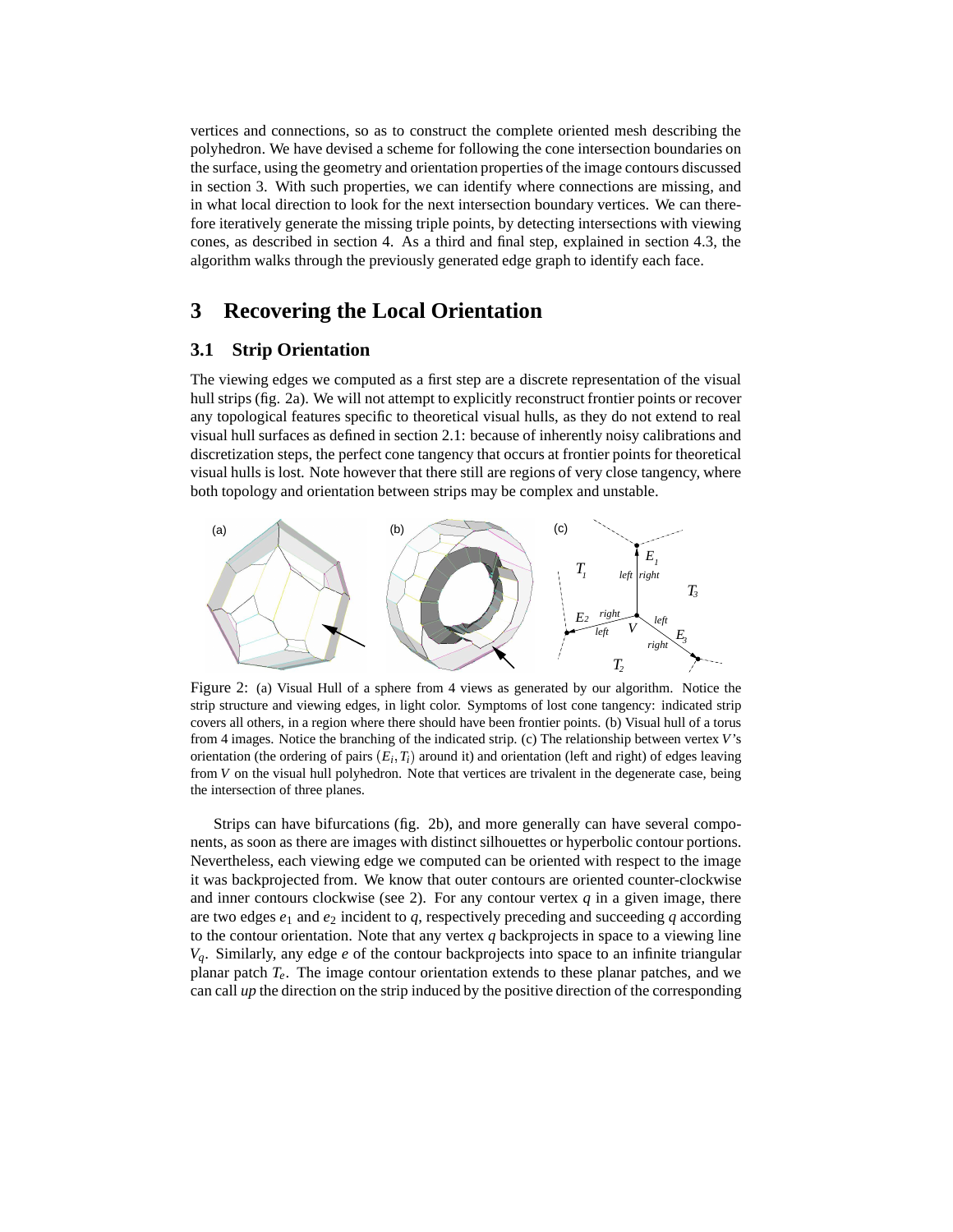image contour. Notice that with this definition of up and down on a strip, every viewing edge also inherits definitions for *front* and *back*, front always being the direction pointing toward the camera center. Moreover, since each viewing edge is defined by two points in space, these points can be labeled *Pfront* and *Pback* . These image and strip orientability features are the foundations upon which we can build local surface orientation.

### **3.2 Polyhedron Point and Edge Orientation**

In order to generate a consistent mesh, we must ensure that consistent orientation properties are propagated during processing. The initial stable and robust orientation property is the strip orientability described above. It is used as a basis to construct and propagate the local orientation for each primitive we will generate on the mesh. For oriented edges, this orientation information reduces to knowing what is left and what is right; for vertices, it reduces to knowing how incident edges are ordered around it.

Let us first consider an oriented edge of the visual hull polyhedron. Such an edge borders two visual hull surface regions, one locally on its left and the other locally on its right. These surface regions are a planar subset of the two corresponding triangular planar patches backprojecting from image edges, which we can label  $T_{left}$  and  $T_{right}$ . Furthermore, the edge itself represents the contribution segment to the visual hull of the line intersection between these two patches. Note that for the initial viewing edges, the  $(T_{left}, T_{right})$  pair can be identified using the strip orientation properties (see 3.1): for example, if you consider the oriented edge *Pfront Pback* , what lies locally left of the edge is locally *up* on the strip. Reciprocally for oriented edge *Pback Pfront* , what lies locally left is locally *down* on the strip. Keeping track of this information for each oriented edge is also the key to maintain a consistent topological ordering between edges leaving from the same vertex, as illustrated in fig. 2c. If a vertex is visited coming from a given edge during a mesh walkthrough, it is then possible to query for existence of neighboring edges, and to make left or right turns at this vertex. We have therefore provided the necessary tools to generate and iterate over surface primitives.

# **4 Recovering the Missing Edges**

We will now present the algorithm to follow cone intersection curves on the surface of the visual hull polyhedron, and generate the complete mesh of the visual hull as output. Existing surfacic approaches [12] have focused on the full edge plane intersections with the visual hull, which computes these curves as a side effect. However this requires numerous polygon intersection and transformation operations. Most edges and points of the intermediate polygons do not contribute to the final visual hull face. Following the intersection curves ensures that we will always focus on the relevant surface primitives, with an immediate complexity gain. Furthermore, all intersection operations in our algorithm resolve in the 2D image planes with one-parameter unknown computations.

Cone intersection curves materialize as a full graph of *k* triple points joining several viewing edge vertices, as illustrated in fig. 3a. We have developed a simple scheme to recover this graph, with two substeps. First, whenever a missing edge connection is identified on a polyhedron point, we must determine a direction in which the edge is leaving (see 4.1). Then, we use the direction's projection in images to detect triple points, and to identify which vertex this edge leads to (section 4.2).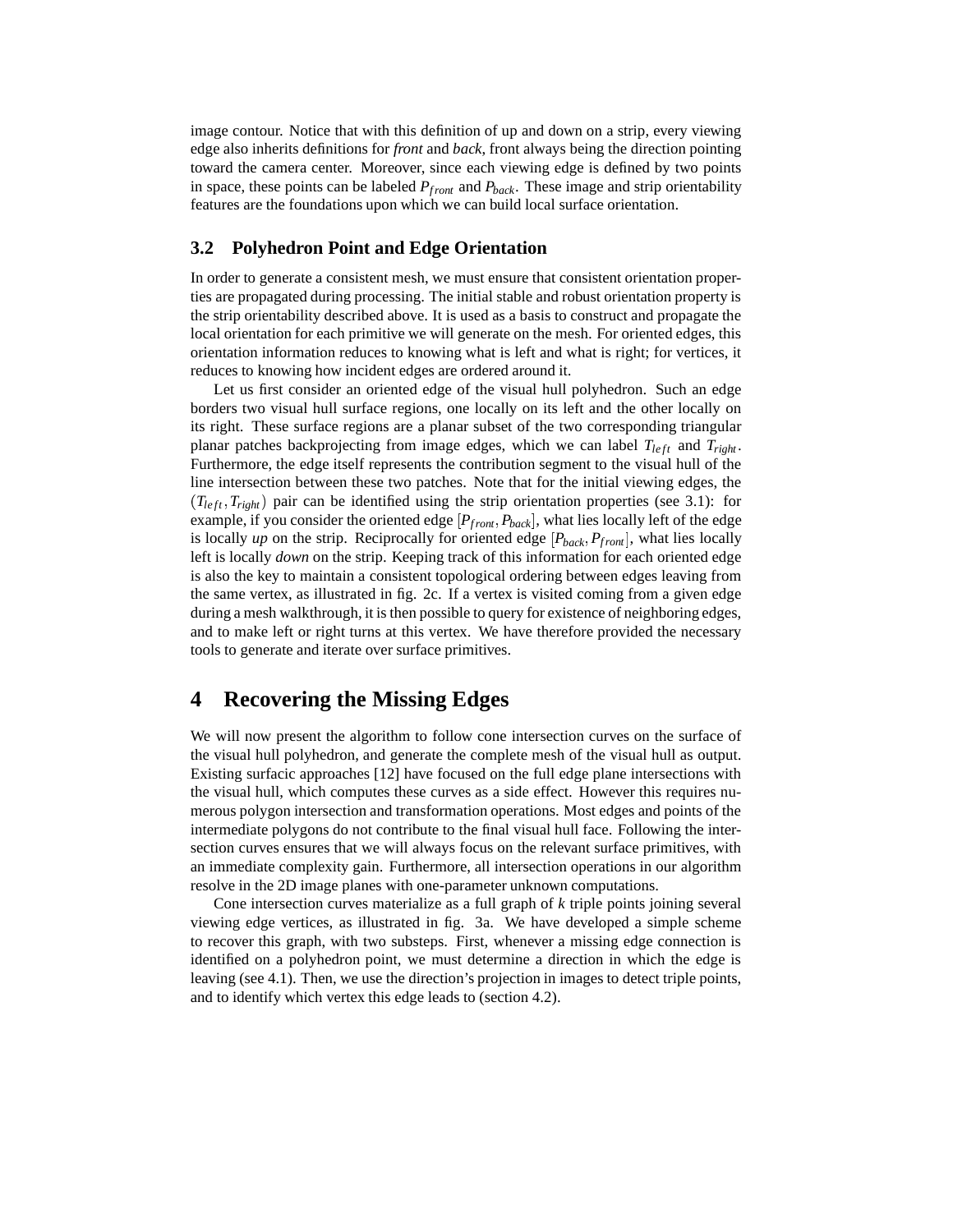#### **4.1 Recovering the Direction of Missing Edges**

Given any vertex V on the polyhedron, the vertex has three edge connections leaving from it, in the non-degenerate case. Let us focus (fig. 3b) on a particular type of vertex*V* found on the incomplete polyhedron surface, used as a *search seed*. Such a vertex already has one connected edge  $E$ , but two of its edges  $E_{left}$  and  $E_{right}$  are *potentially* still missing. Notice that *E* is considered oriented *toward V*; it is the direction of the walkthrough. *E* is fully known: we know what infinite backprojected planar patches  $T_{left}$  and  $T_{right}$  lie locally left and right of *E*. We also know what third planar patch *Tgen* generated the vertex *V*, through intersection with the two patches above. Notice that the initial viewing edges fit exactly this description, each of their two vertices being an initial search seed.

Now, we must recover the missing edge connections  $E_{left}$  and  $E_{right}$ . Since the search might have been launched from other connected branches of the graph, these edges might already exist. However, when missing, we must determine what vertex the connection leads to, in order to provide a complete edge description. Its nature (triple point or viewing edge vertex) and position must be determined. Solving both of these problems requires knowing in what 3D direction leaving from *V* this vertex lies, e.g. the *search half-line*. For example, if  $E_{left}$  is missing, we compute the half line as the intersection of planar patches  $T_{left}$  and  $T_{gen}$ , oriented left of *E*. Reciprocally we use  $T_{gen}$  and  $T_{right}$  if  $E_{right}$  is missing. We then apply the scheme described in the next section to each missing edge.

#### **4.2 Identifying Missing Incident Vertices**

We use an intersection search scheme to identify the vertex each missing edge leads to. The context of this search is illustrated in fig. 3c. Note that for both possible missing edges the local  $(T_{left}, T_{right})$  pair is known: in fig. 3b, this pair corresponds to  $(T_{left}, T_{gen})$ for missing edge  $E_{left}$ , and  $(T_{gen}, T_{right})$  for  $E_{right}$ . For a given missing edge, consider the segment intersection between its two local  $T_{left}$  and  $T_{right}$  patches. The wanted edge is a subset of this segment, because this segment represents the contribution to the visual hull of two images only: the ones  $T_{left}$  and  $T_{right}$  backproject from. Use of more images reduces this contribution because of successive intersections. Nevertheless our two initial patches define natural search bounds, the brackets in fig. 3c. The lower bound is trivially given by the position of *V*, current search seed, and the upper bound by *L*, the most restrictive of the four viewing lines bordering patches  $T_{left}$  and  $T_{right}$ .



Figure 3: (a) Close-up view of a sphere's visual hull. Black edges are the discrete cone intersection curves, squares are triple points. (b) Spawning search directions from a given initial situation on the visual hull surface. (c) Once the search direction *l* is known for an identified missing connection, the knowledge of the local  $T_{left}$  and  $T_{right}$  infinite triangular patches results in natural search bounds for the incident vertex along this direction.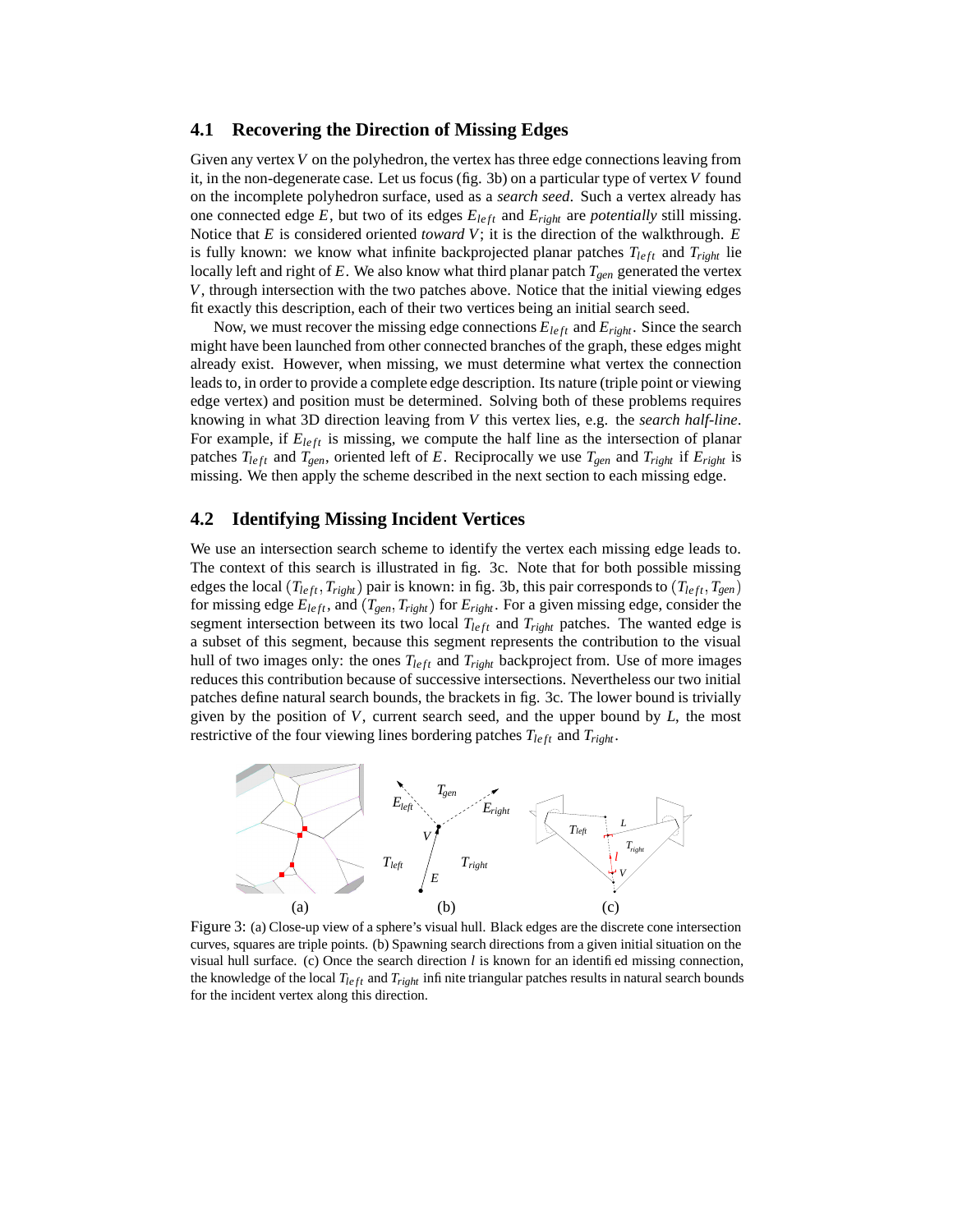It is possible that no other image viewing cone intersects this segment, when its projection lies inside all other silhouettes. In this case these initial bounds exactly describe the wanted edge. Note that the incident vertex then lies on viewing line *L*, which defined the upper bound. Therefore, it has already been computed in the viewing edges stage, and its instance can be retrieved once identified among all viewing edge points of *L*. Possibly however, the viewing cone of a third image does intersect this segment, hence creating a triple point. Which is why every third possible image must be considered, in order to iteratively compute the most restrictive upper bound. We therefore reproject the search half-line in each possible third image, and compute the intersection with the silhouette, so as to update the bound. The nature of the incident vertex, viewing edge vertex or triple point, is known only after this process. Indexing triple points from the three planar patches which define it ensures that they are computed only once. Once identified, a newly generated triple point serves as a new search seed for the mesh generation; the process described in 4.1 is recursively applied to it. A search branch is completed once it meets an already computed vertex. We have therefore defined how to follow and generate the cone intersection segments starting with the initial viewing edge structure. The output is the complete polyhedron mesh, such that no polyhedron vertex is computed twice.

### **4.3 Identifying Faces of the Polyhedron**

With the oriented edge computed in step two, we can now apply the third and final step: retrieving face information of the polyhedron. Note that each 2D edge in the initial images potentially contributes to the visual hull polyhedron surface, its contribution lying in its backprojected edge plane. In fact, this contribution is a single general planar polygon, with possibly several inside and outside contours, as noticed in [12]. With the vertex properties described in 3.2, graph walkthroughs can be constrained to follow a given backprojected edge plane and keep it locally left, by taking a left turn at each vertex. We also constrain the traversal of each polyhedron edge, in order to ensure that it will be walked through exactly twice, once in each direction. Hence an  $O(v)$  walkthrough (with *v* the number of vertices in the final polyhedron) enables us to recover the entire contour set associated to every planar polygon previously mentioned. This is also an advantage of our method, the output polygons being described in their most general and concise form. Retrieving triangles for a specific application can be done efficiently by applying existing  $O(v \log v)$  planar tessellation algorithms. Given the completeness of the mesh generated in step two, this constrained walkthrough ensures that our final polyhedron satisfies the manifold and watertight properties.

# **5 Results and Future Work**

We have experimented with a preliminary implementation of our algorithm, on a variety of synthetic and real input sets for validation. Contours in each view are discretized to be used as input for our algorithm, using an optimal segment recognition algorithm [6]. This guaranteesthat the generated piecewise linear contours describe exactly the boundary pixels separating the background and foreground regions. Given that our algorithm computes the exact polyhedron associated to a given input contour set, the generated polyhedron is the best geometric information we can obtain after the background subtraction step.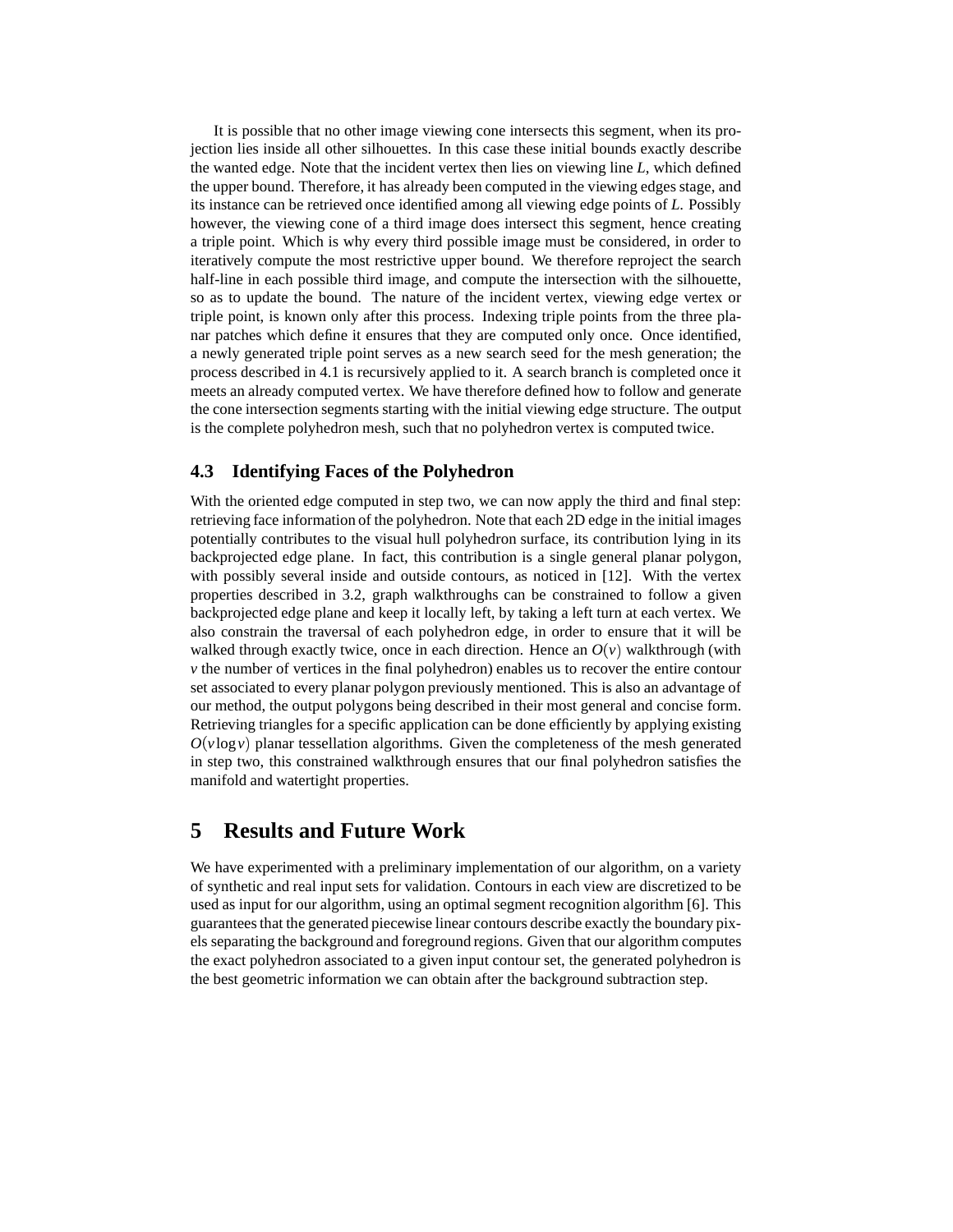

Figure 4: (a) Visual hull as obtained by our method, of the knots object taken from Hoppe's web site [8], from 42 viewpoints surrounding the object. Reconstruction of its 3126 points and 4689 edges took 12.8sec on a 1.8GHz PC. Discretization of silhouettes resulted in 200 contour points per image on average. Its voxel-based counterpart shows much less precision under the same conditions, using a well fitted  $64^3 = 262144$  voxel grid. Original model is shown top right. (b) Two renderings of the visual hull of a human shape using 4 acquired 640x480 silhouettes (shown right). 2316 points, 2356 edges, computed in 142msec, with 250 contour points per image silhouettes.

A first experiment places our algorithm in a complex topological situation (fig. 4a), while still yielding artifact-free results. A second experiment involves real image data from four cameras in a virtual reality studio. It results in a correct model, usable for such applications as scene relighting. We have also provided several visual hulls of a torus (fig. 5), which illustrate the impact of the number of views on model complexity. Computation times for this non-optimized version are of the order of 100ms for a dozen viewpoints, making it suitable for real-time applications. Implementation speedups are still possible. We will explore complexity reduction through simplification of the input contours. We will use this algorithm for real-time human modeling from video flows in virtual studios. Also, we will provide complexity estimations in the near future. Arguably this algorithm could be optimal for the visual hull polyhedron computation problem. Clearly it surpasses existing visual hull surface reconstruction algorithms: each operation in the algorithm is a greedy one, each computed primitive is known beforehand to be part of the visual hull, and uses the minimal necessary information to be determined, namely reprojection and intersection in images. Experimentally, the execution time and number of operations of this approach rivals with the voxel-based approaches, while attaining geometrical exactness hardly accessible to those methods.

## **References**

- [1] B.G. Baumgart. A polyhedron representation for computer vision. In *AFIPS National Computer Conference*, 1975.
- [2] E. Boyer and J.S. franco. A hybrid approach for computing visual hulls of complex objects. In *CVPR'03*, volume I, pages 695–701, 2003.
- [3] G. Cheung, S. Baker, and T. Kanade. Visual hull alignment and refinement across time: a 3d reconstruction algorithm combining shape-from-silhouette with stereo. In *CVPR'03*, volume II, pages 375–382, 2003.